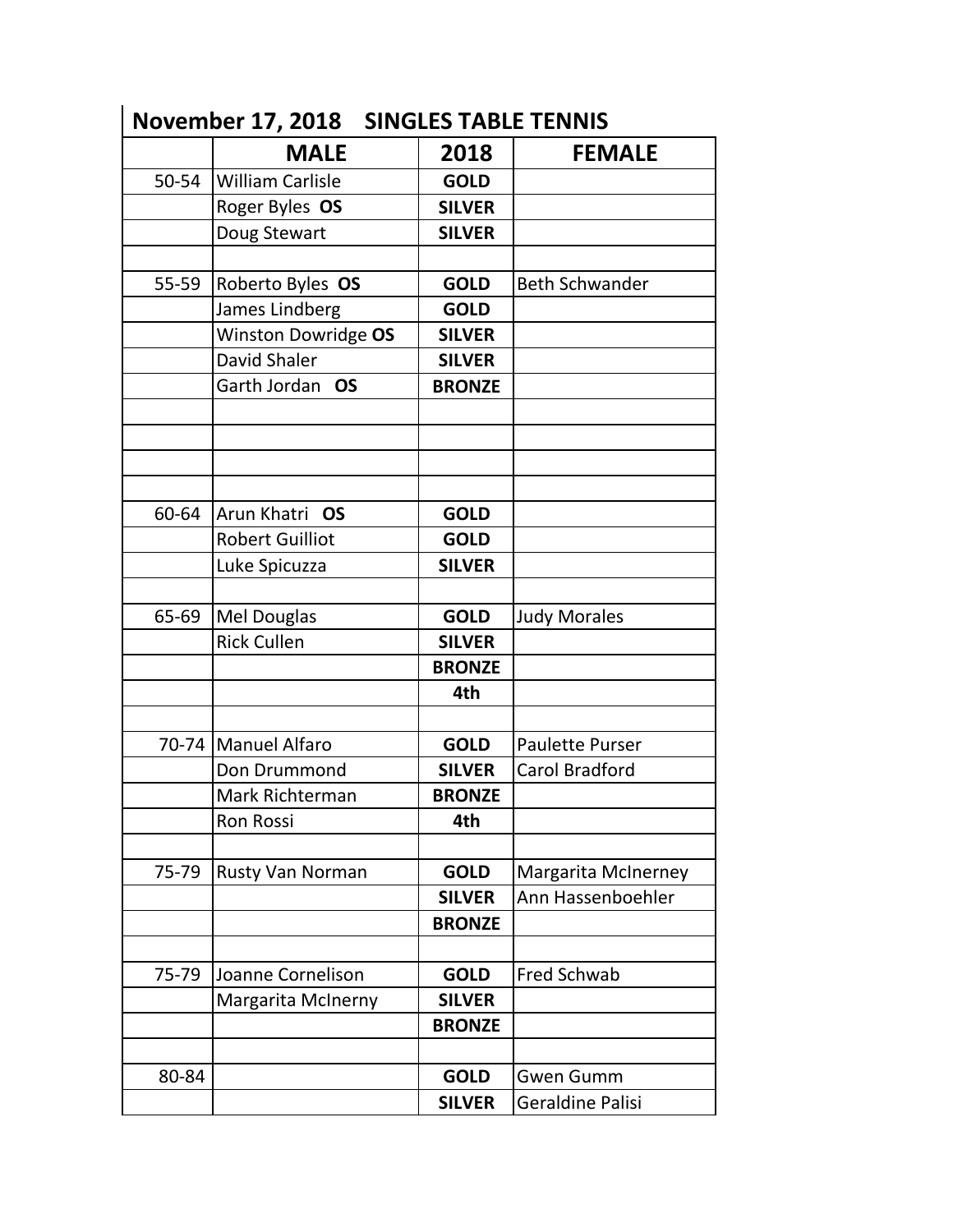|                                    |                                                       | <b>BRONZE</b> |                                     |  |  |  |
|------------------------------------|-------------------------------------------------------|---------------|-------------------------------------|--|--|--|
|                                    |                                                       |               |                                     |  |  |  |
| 85-89                              |                                                       | <b>GOLD</b>   | Dolores Jeandron                    |  |  |  |
|                                    |                                                       | <b>SILVER</b> |                                     |  |  |  |
|                                    |                                                       |               |                                     |  |  |  |
| $90+$                              |                                                       | <b>GOLD</b>   |                                     |  |  |  |
| <b>Table Tennis DOUBLES Ladies</b> |                                                       |               |                                     |  |  |  |
|                                    | <b>LADIES</b>                                         | 2018          | <b>LADIES</b>                       |  |  |  |
| 50-54                              | <b>Beth Schwander</b>                                 | <b>GOLD</b>   | <b>Carol Bradford</b>               |  |  |  |
|                                    |                                                       | <b>SILVER</b> |                                     |  |  |  |
|                                    |                                                       | <b>BRONZE</b> |                                     |  |  |  |
|                                    |                                                       |               |                                     |  |  |  |
| 65-69                              | <b>Paulette Purser</b>                                | <b>GOLD</b>   | <b>Gerrie Palisi</b>                |  |  |  |
|                                    |                                                       | <b>SILVER</b> |                                     |  |  |  |
|                                    |                                                       | <b>BRONZE</b> |                                     |  |  |  |
|                                    |                                                       |               |                                     |  |  |  |
|                                    | 70-74   Paulette Purser                               | <b>GOLD</b>   | Joanne Cornelison                   |  |  |  |
|                                    |                                                       | <b>SILVER</b> |                                     |  |  |  |
|                                    |                                                       | <b>BRONZE</b> |                                     |  |  |  |
|                                    |                                                       |               |                                     |  |  |  |
| 75-79                              | <b>Margarita McInerney</b>                            | <b>GOLD</b>   | <b>Gwen Gumm</b>                    |  |  |  |
|                                    |                                                       | <b>SILVER</b> |                                     |  |  |  |
|                                    |                                                       | <b>BRONZE</b> |                                     |  |  |  |
|                                    |                                                       |               |                                     |  |  |  |
|                                    | 80-84   Dolores Jeandron                              | <b>GOLD</b>   | Gerrie Palisi                       |  |  |  |
|                                    |                                                       | <b>SILVER</b> |                                     |  |  |  |
|                                    |                                                       | <b>BRONZE</b> |                                     |  |  |  |
|                                    | <b>Table Tennis DOUBLES</b><br>11/17/18<br><b>MEN</b> |               |                                     |  |  |  |
|                                    | <b>MALE</b>                                           | 2018          | <b>MALE</b>                         |  |  |  |
| 50-54                              | Roger Byles<br><b>OS</b>                              | <b>GOLD</b>   | Roberto Byles<br><b>OS</b>          |  |  |  |
|                                    | <b>William Carlisle</b>                               | <b>GOLD</b>   | <b>Manuel Anfaro</b>                |  |  |  |
|                                    | Doug Stewart                                          | <b>SILVER</b> | James Lindberg                      |  |  |  |
|                                    |                                                       |               |                                     |  |  |  |
| 55-59                              | Garth Jordan<br><b>OS</b>                             | <b>GOLD</b>   | Winston Dowridge OS                 |  |  |  |
|                                    | David Shaler                                          | <b>GOLD</b>   | Don Drummond                        |  |  |  |
|                                    |                                                       | <b>BRONZE</b> |                                     |  |  |  |
|                                    |                                                       |               |                                     |  |  |  |
| 60-64                              | <b>Rick Cullen</b>                                    | <b>GOLD</b>   | Luke Spicuzza                       |  |  |  |
|                                    | Arun Khatri<br><b>OS</b>                              | <b>SILVER</b> | <b>Robert Guilliot</b><br><b>OS</b> |  |  |  |